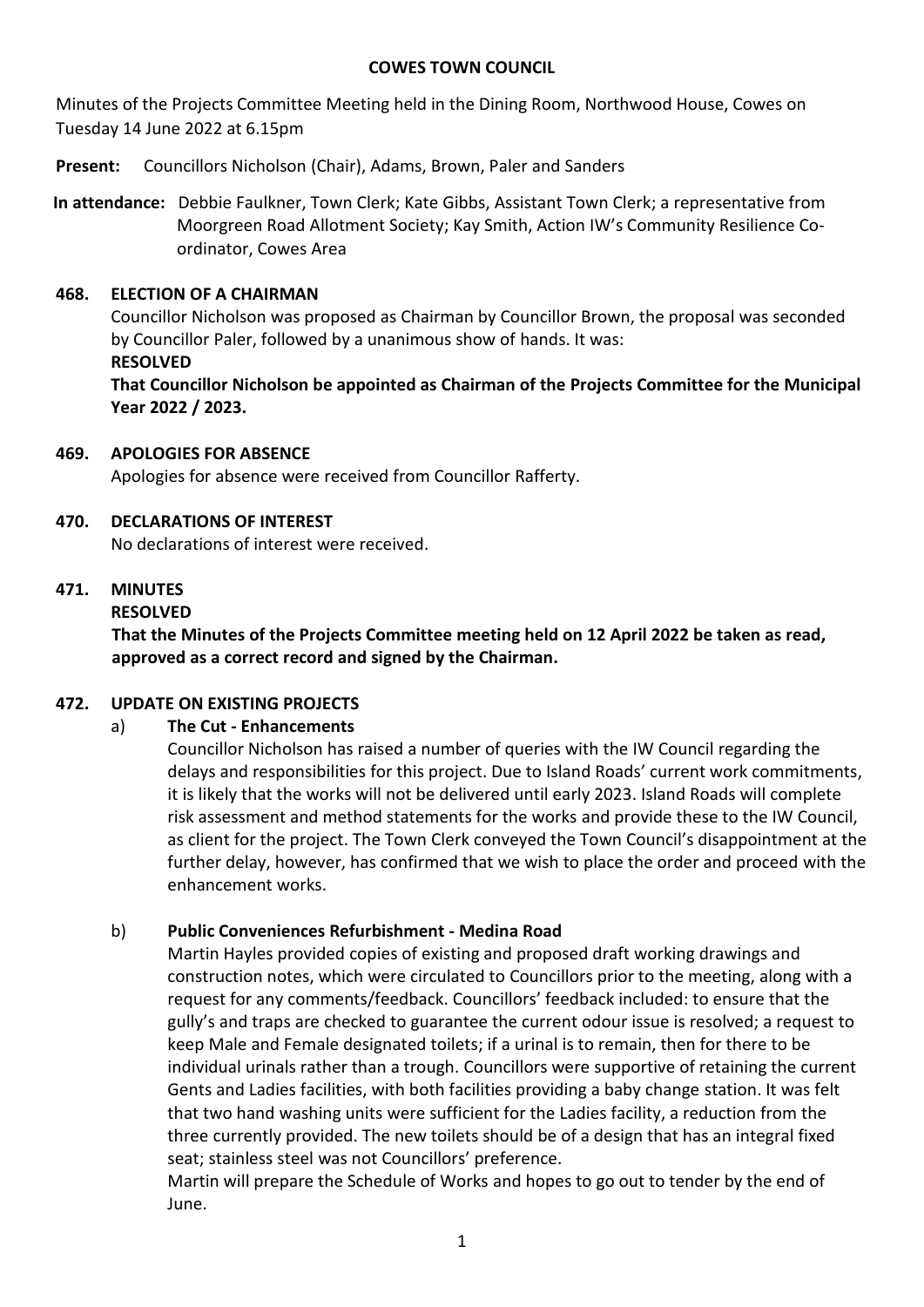The Lease of the building by the Town Council from Southern Water is for 999 years, running from 1 October 1991.

# c) **Ark and Dove Commemorations**

The Clerks have not been able to progress this project due to priorities on Jubilee events and other areas of work, but will endeavour to allocate time to progress this project.

# d) **Active Travel / Local Cycling and Walking Infrastructure Plan (LCWIP)**

The draft Plan was circulated to Cowes Town Councillors, Gurnard and Northwood Parish Councillors and the IW Council for their comments. Comments received were forwarded to People Powered CIC. People Powered are liaising with the IW Council to include some additional data before issuing the final Plan. The Town Council has received all financial contributions from Gurnard and Northwood Parish Councils and the IW Council for the creation of the LCWIP; the final invoice from People Powered CIC will be paid on receipt of the completed Plan. Councillors felt that the Plan should transfer to the Place Plan Working Group for detailed consideration. It was agreed:

#### ACTION

The Assistant Town Clerk will add the LCWIP to the Place Plan Working Group agenda and remove it from the Projects Committee.

# e) **Community Orchard**

The trees for the community orchard and additional ornamental trees have been planted at Northwood Recreation Ground. Councillor Brown is monitoring and watering the new trees. The Chairman thanked Councillors Brown and Paler for their hard work to bring this project to fruition. Red Funnel have provided a plaque, advising that the trees were installed as part of their 160<sup>th</sup> anniversary celebrations. Councillor Brown felt it would be useful for there to be an additional plaque installed, advising of the Town Council's and IW Council's involvement in the project, and the outlining the purpose of the orchard. It was agreed: **ACTIONS** 

- 1. Councillor Adams will provide the Clerks with example wording of other community orchard plaques.
- 2. Councillors will send suggested wording for the new plaque to the Clerks.

# f) **Moorgreen Road Allotment Society and Woodland**

A verbal update was provided on the progress of the woodland project. A deep litter pick has been undertaken, however, litter remains an ongoing issue and is cleared regularly. Signage and modification to the entrances are still to be completed; there is money in the budget for this expenditure. The IW Council has confirmed that their public liability insurance will cover the public use of the woodland area. The Baptist Church will require their own public liability insurance for the small piece of land in their grounds that will provide a new entrance/exit to the woodland. The IW Council's Tree Officer will be asked to inspect/assist with monitoring of the site. The Police will also add the area to their patrols. Promotion of the history/heritage of the site will be considered, possibly being displayed on an information board.

The banks of the reservoir have been left uncut, allowing grasses and meadow plants to flourish.

# g) **Cowes Place Strategy and Structure**

The Place Plan Working Group continue to progress the Place Plan's recommendations. Kay Smith and Ian Boyd are looking at putting on outdoor arts events.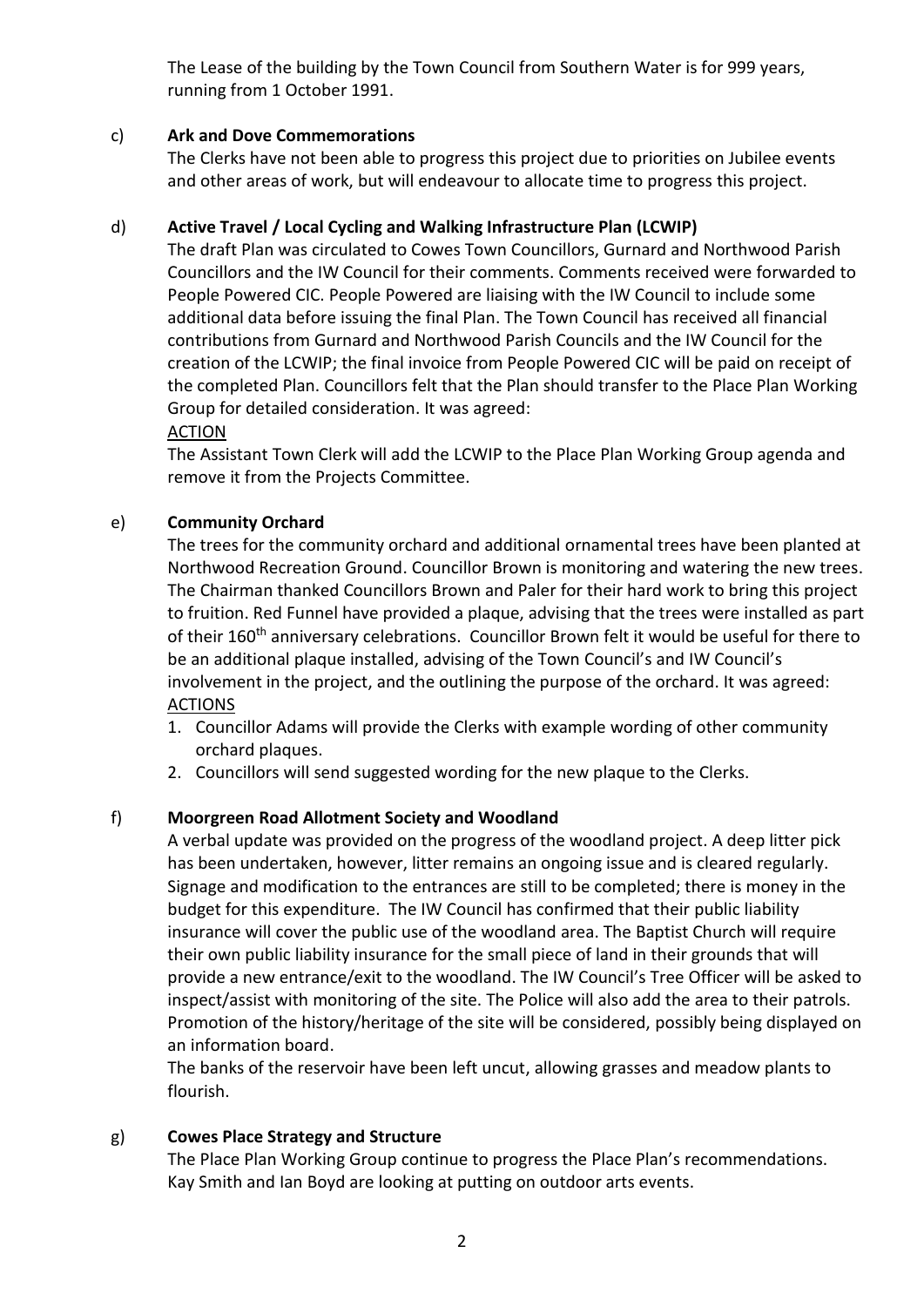### h) **Secrets of the Solent**

The Hampshire and IW Wildlife Trust (HIWWT) have completed their workshops where people involved in the project discussed what Solent species and habitats they thought should be included in the murals. The murals will be painted during June/early July and are due to be installed at locations around the Solent area at the end of July/beginning of August, which ties in with the HIWWT's National Marine Week. They will share their publicity material with the Town Council to promote. It was agreed:

### ACTION

The Assistant Town Clerk will ask the HIWWT if the Town Council's logo will be included on the publicity material and the mural.

#### i) **Signage on public conveniences**

Councillors discussed Island Roads' quotation for the supply, installation and maintenance of 2 No. WC directional signs on existing lampposts by the Parade public conveniences. The cost to supply and install 2 No. signs is £194.40; accrual of 2 No. signs to the end of the PFI Contract (March 2038), to include all maintenance and replacements if/when required is £987.90, excluding VAT. Councillors were advised that the person/company installing the attachments must be accredited to work on the highway. Should the signs not be accrued then any replacement signs the Town Council fits in the future will need to be fitted by someone accredited to work on the highway.

Councillors considered the maintenance cost to be considerable and felt that ongoing maintenance of the signs could be undertaken by the Town Council. Island Roads will require a copy of our £10m Public Liability Insurance, details of our inspection and maintenance regime confirming the signs will be maintained and an out of hours contact number if the signs are not accrued. It was:

#### **RECOMMENDED**

- **1. That Cowes Town Council considers the cost of £194.40 plus VAT for Island Roads to supply and fit 2 No. WC directional signs at The Parade public conveniences, with the cost to be met from the 'New Projects' budget heading.**
- **2. That Cowes Town Council does not accrue the 2 No. WC directional signs for ongoing maintenance by Island Roads.**
- **3. That Cowes Town Council takes responsibility for the maintenance of the 2 No. WC directional signs at The Parade public conveniences.**
- **4. That the 2 No. WC directional signs at The Parade public conveniences are added to the Town Council's insurance policy.**

#### j) **Northwood Recreation Ground Plaque**

The Clerks have measured the area of the pillar for a new plaque and will obtain quotations for Councillors' consideration.

#### k) **Grass Verges - Upper Moorgreen Road**

The Chairman was approached by a resident of Upper Moorgreen Road, expressing their concern at the state of the grass verges on this road, which are frequently parked on, and requesting that the grass verges are removed when the footways are resurfaced. Island Roads renewed the tarmac and re-turfed grassed areas recently but cars parked on the areas are destroying the freshly laid turf.

Councillor Nicholson contacted Island Roads to ask what options are available to prevent the grassed turf being parked on. Island Roads advised that there remains a request for bollards to be installed but this would need to be considered and funded by the IW Council; the option of the green rocks would be costly and for safety reasons, Island Roads would not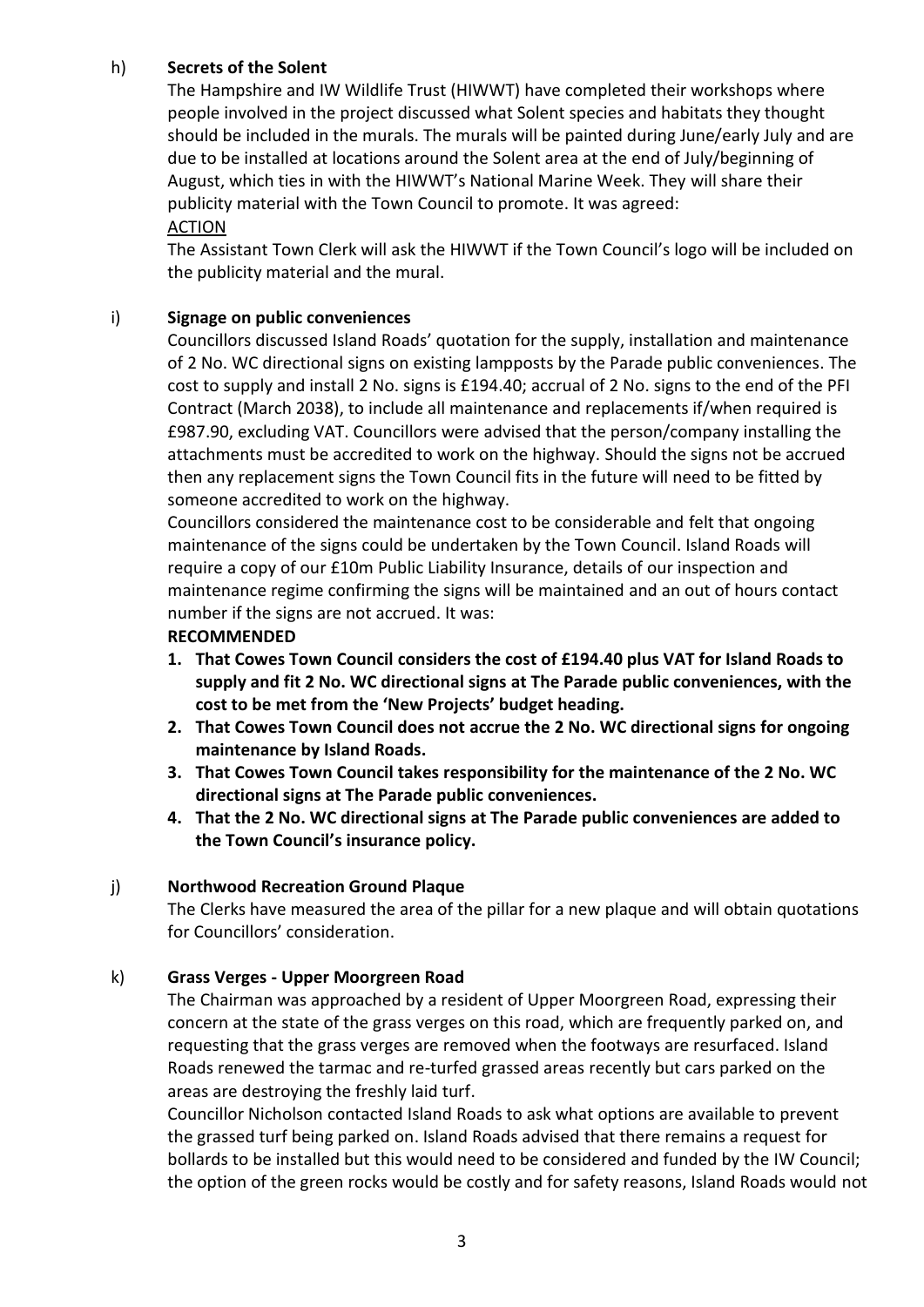support this option. Accrual of the verges by the Town Council could be considered, there would be costs involved for the Town Council and the IW Council for this option. An email from a resident of Upper Moorgreen Road was discussed. It was agreed: ACTIONS

- 1. Councillor Sanders will enquire about the source of the green rocks installed in Coronation Road.
- 2. Councillor Nicholson will ask Island Roads if rocks similar to those installed in Worsley Road, Gurnard can be installed in Upper Moorgreen Road.
- 3. Councillor Nicholson will ask Island Roads if a sign requesting "NO PARKING ON THE GRASS VERGES" can be installed at the entrance of Upper Moorgreen Road.

### **473. NEW PROJECTS**

# a) **Wellness Action Plan**

The Chairman provided Councillors with a copy of the Wellness Action Plan – A Guide for people working in a workplace, produced by the charity 'Mind'. Councillors discussed whether it is something that should be considered for the Town Council's use. They felt that the Code of Conduct should provide for the wellness of Councillors. The Clerks were happy that they are supported by each other and have access to advice from the Society of Local Council Clerks.

Kay Smith referred to mental health wellbeing training that may be available to Clerks and Councillors. It was agreed:

### ACTION

Kay Smith will investigate training opportunities and report back to the Projects Committee.

# b) **England Coastal Path Signage**

The Town Council have been approached by the IW Council's Rights of Way Officer to discuss signage for the England Coast Path and requesting consideration for the inclusion of additional finger arms on the Town Council's finger posts. Councillors' initial thoughts were that the signs would not be prominent enough if they are made to match our existing finger arms; the blue and white coastal path signs are more prominent; the signs need to be located to clearly define the route of the Coast Path; the pavement roundels were considered a good idea. It was agreed:

#### ACTION

The Assistant Town Clerk will forward Councillors' comments to the Rights of Way Officer.

#### c) **Experimental Traffic Order – Seaview Road**

Councillors were asked to consider making a response to the IW Council's Experimental Traffic Order, for the electric vehicle charging place on Seaview Road, on behalf of the Town Council. Individual responses may also be made during the consultation window between 10 June and 2 December 2022. Councillors felt that residents' views should be requested before any formal response is made. It was agreed:

#### ACTION

The Assistant Town Clerk will request residents' views on the Experimental Traffic Order in the next newsletter.

#### **474. MAINTENANCE ISSUES WITH EXISTING PROJECTS**

# a) **Street Furniture**

There were no issues to discuss.